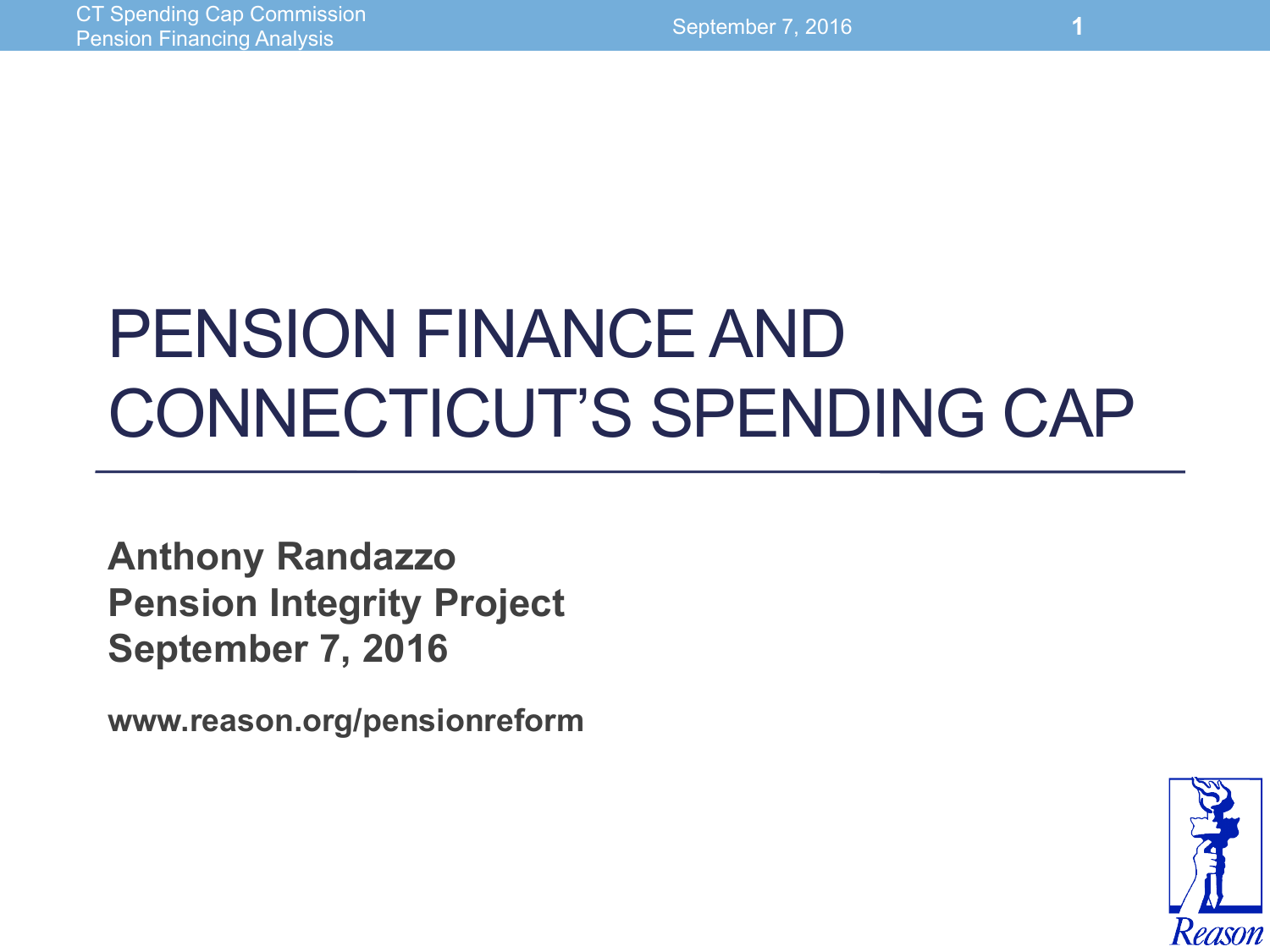# Pension Contributions & the Spending Cap

- Should all state contributions towards retirement benefits be considered "general budget expenditures"?
- My view: Yes
	- If public employee salaries are considered general budget expenditures, then *employer contributions towards promised pension benefits should also be considered general budget expenditures.*
	- Defined benefit pensions are a form of compensation; specifically, deferred compensation in lieu of salary today.

*But an understandable question: what about unfunded liabilities?* 

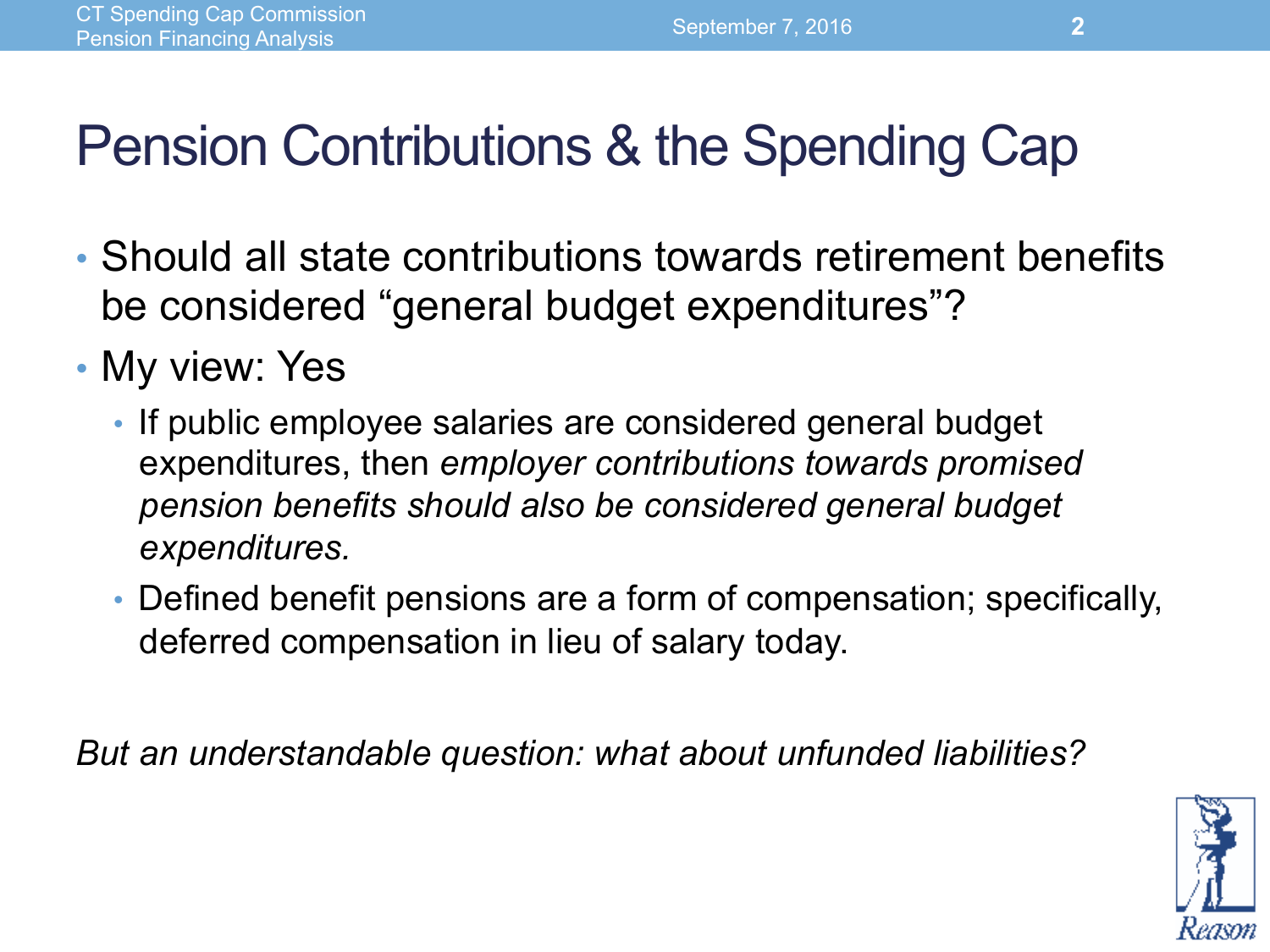### How Defined Benefit Plans Are Funded Different Funding Approaches

- Defined Benefit Retirement Plan = "Pre-funded"
- Social Security = "Pay-as-you-go"

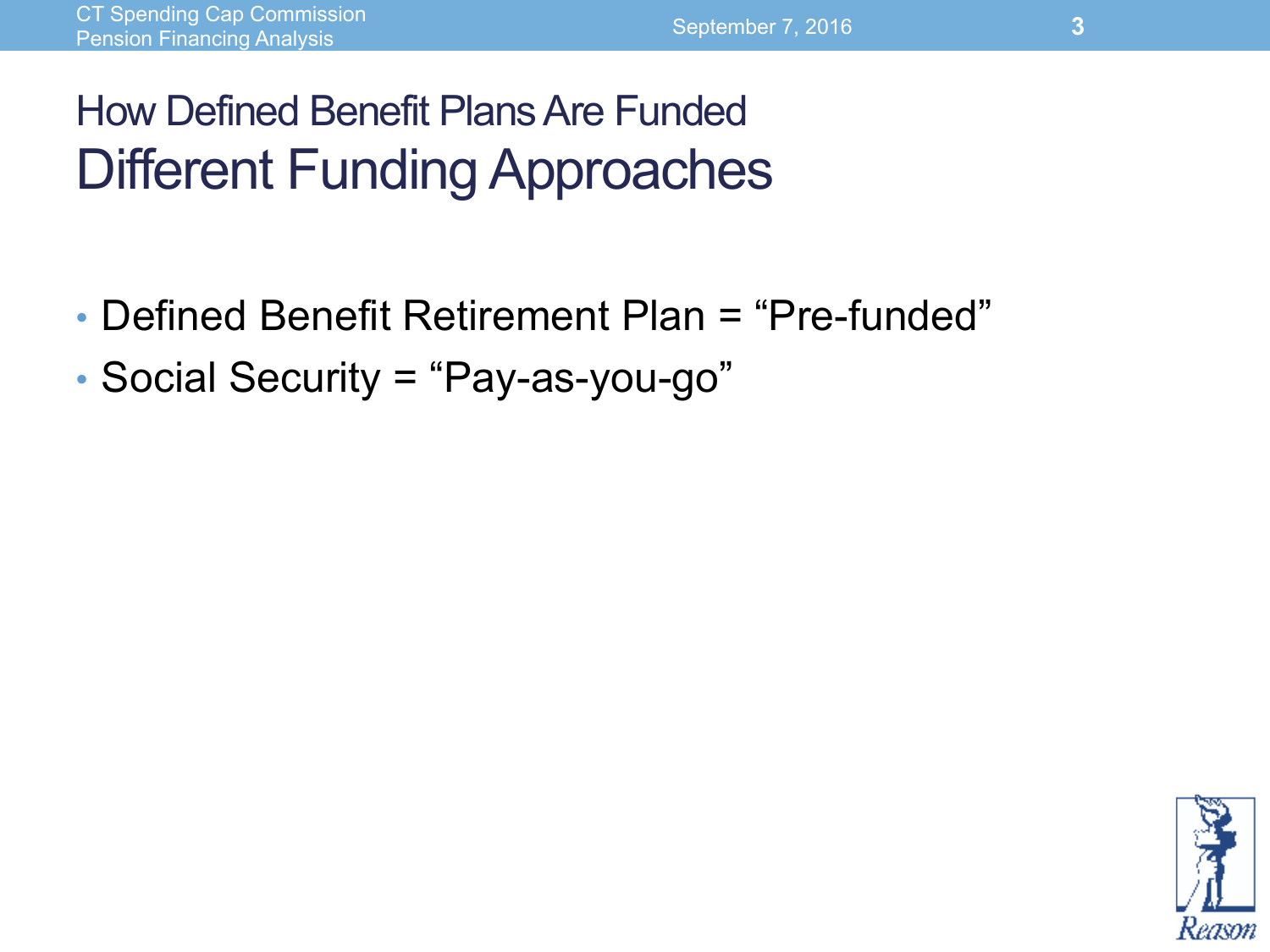#### How Defined Benefit Plans Are Funded Calculating the "Normal Cost"



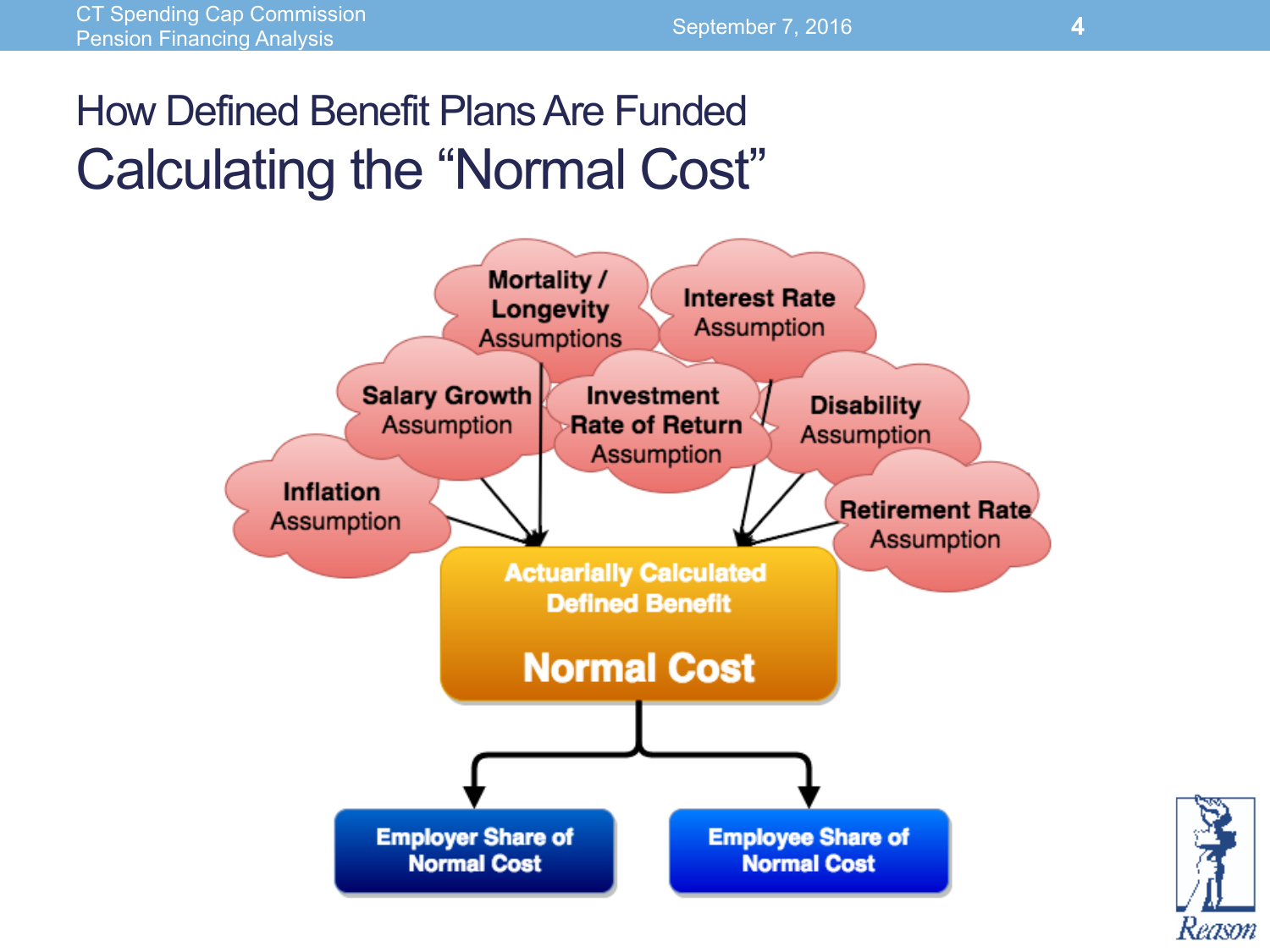#### How Defined Benefit Plans Are Funded Calculating the Employer Contribution

#### **The Source of Unfunded Liabilities**

• Inaccurate actuarial assumptions + Unaccounted for benefit enhancements + Employers underfunding necessary contributions = Unfunded pension liabilities

#### **Actuarially Determined Employer Contribution**

• Employer share of actuarially calculated normal cost + Unfunded liability amortization payments = Employer contribution

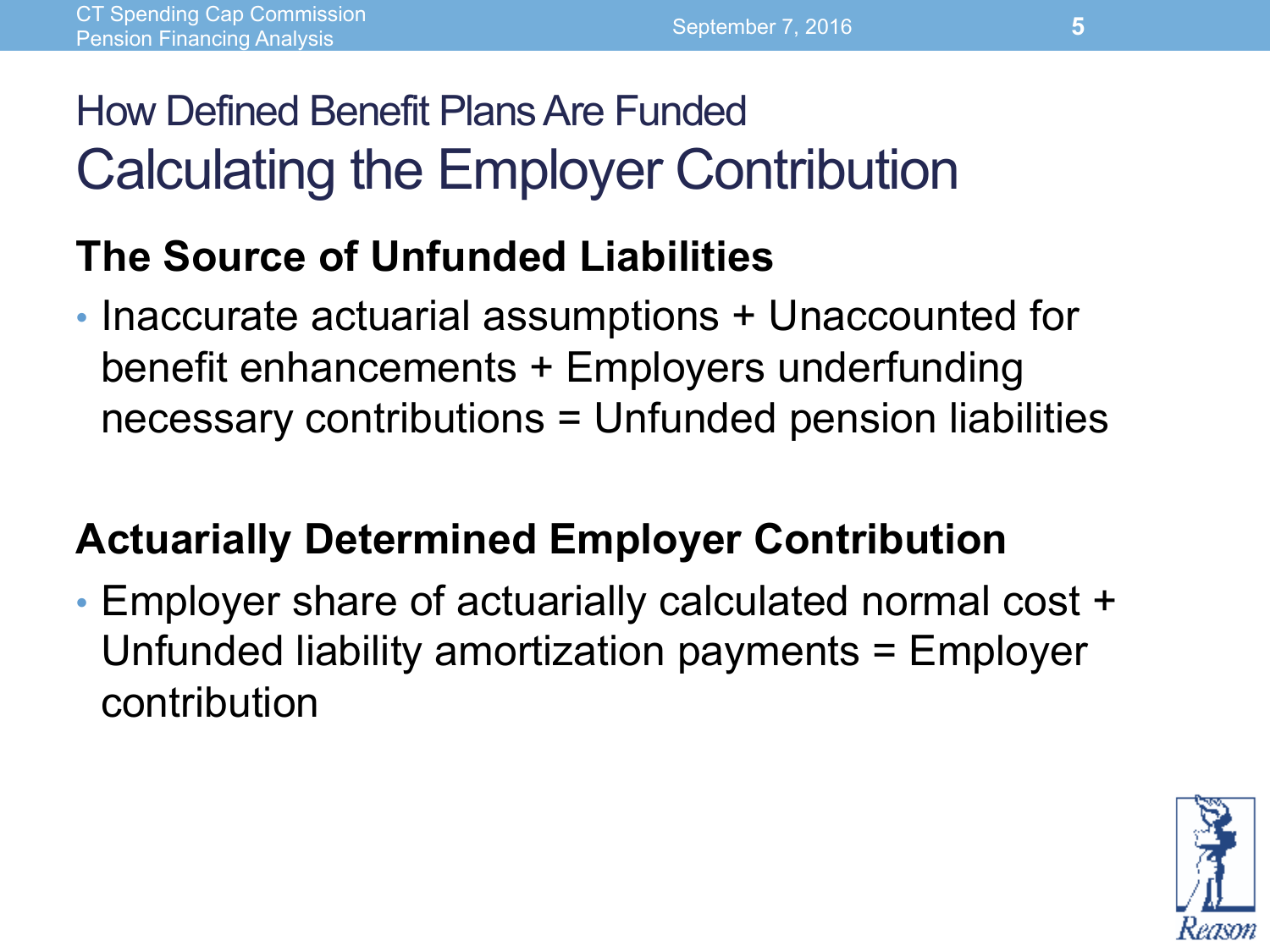#### Unfunded Liabilities as a Accounting Tool "Pension Debt" ≠ General Obligation Bonds

- Unfunded liabilities are sometimes called "pension debt"; this plain English term for actuarial jargon risks mischaracterizing the nature of unfunded liabilities.
- Unfunded liabilities *are not* debt in the same way that general obligation bonds or tax revenue bonds are debt.

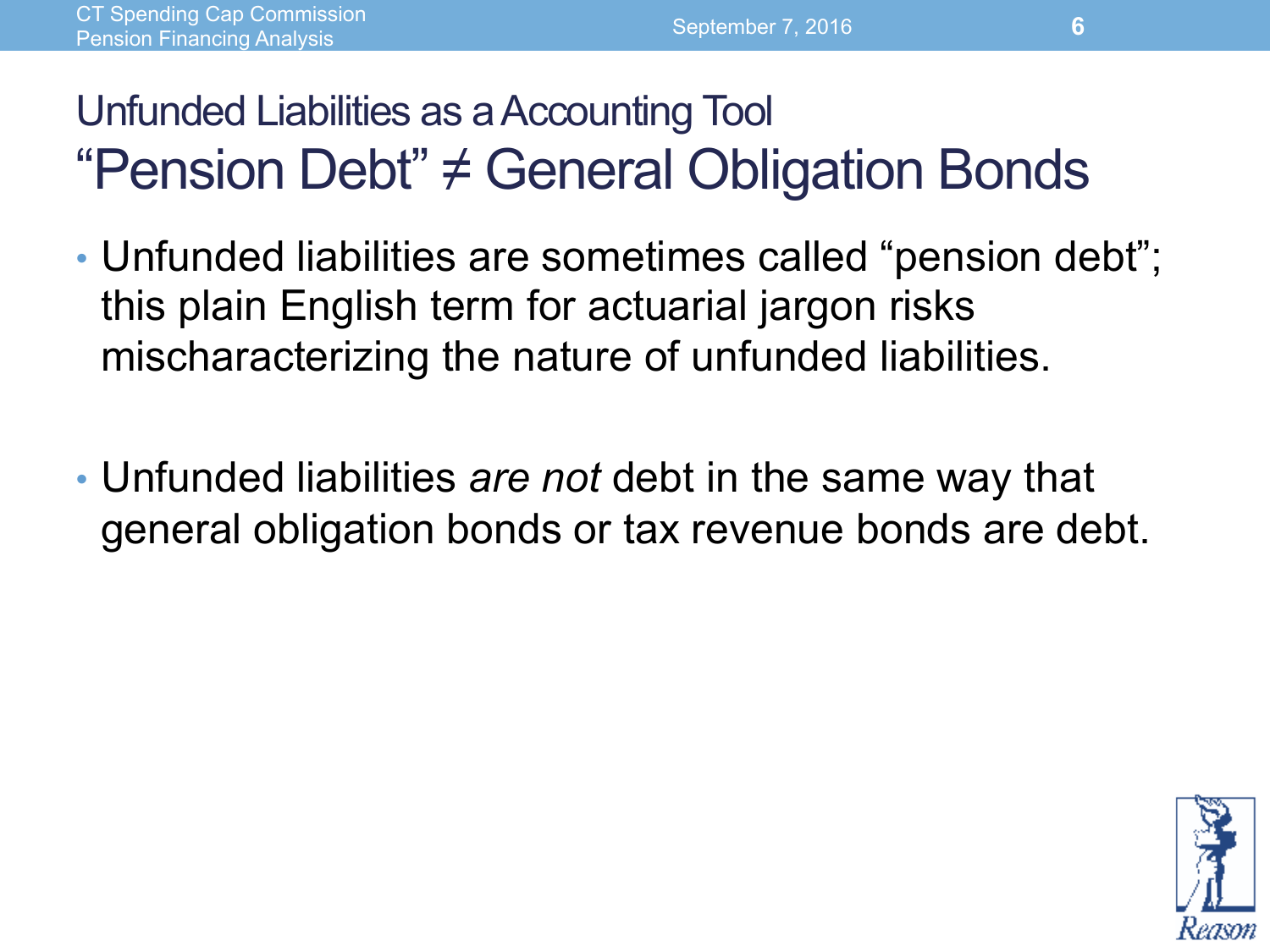#### Unfunded Liabilities as a Accounting Tool "Pension Debt" ≠ General Obligation Bonds

- "Accrued Liabilities" is a technical term to define the amount of promised pension checks to public sector employees.
- *Whether this liability is "funded" or "unfunded" depends on the accounting methods used to estimate the value of those liabilities.*

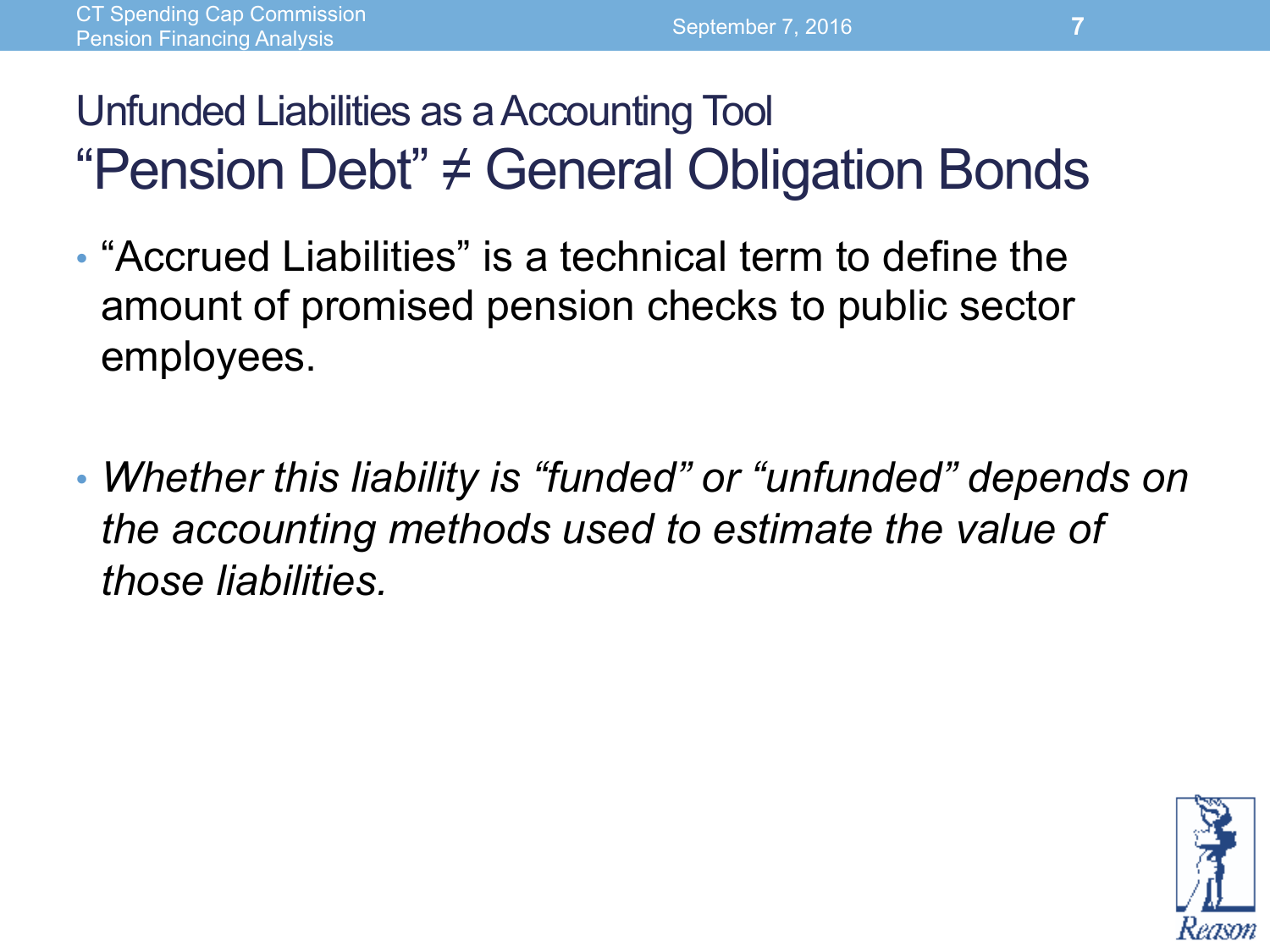#### Unfunded Liabilities as a Accounting Tool Calculating Unfunded Liabilities

Unfunded Accrued Liabilities

• Value of Promised Pension Benefits (Accrued Liabilities) – Value of Assets Available = Unfunded Liability

Connecticut SERS Example:

• \$26.3 billion in promised benefits - \$11.4 billion in assets (actuarial value) =  $$14.9$  billion unfunded pension liability

*So how is the value of promised pension benefits, the accrued liability, calculated?* 

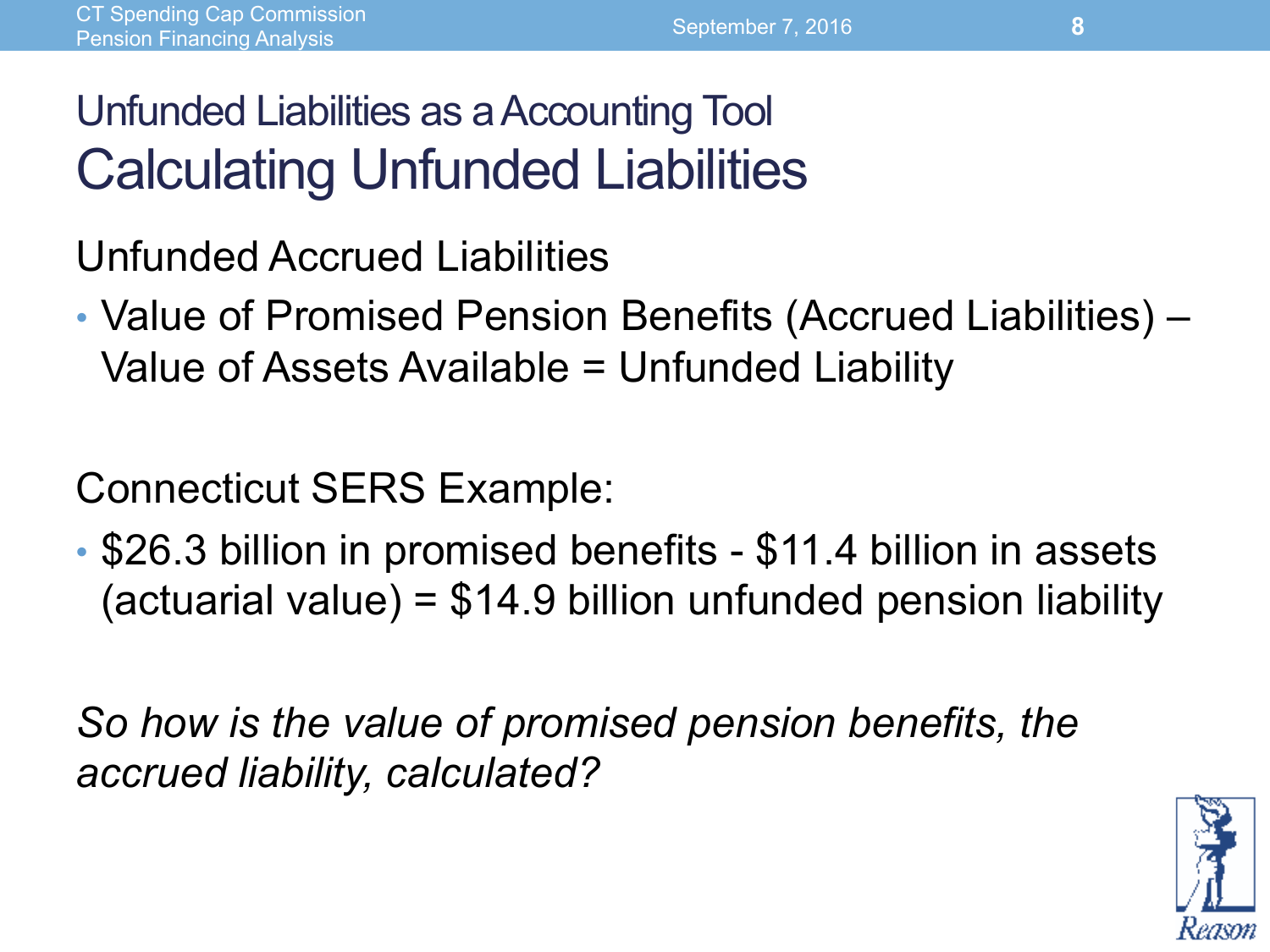#### Unfunded Liabilities as a Accounting Tool Determining the Value of Accrued Liabilities

#### **Connecticut TRS**

**Unfunded Liability Sensitivity Analysis (FYE 2014)** 

| <b>Discount</b><br>Rate | <b>Accrued Liabilities</b><br>(i.e. Promised Pension Checks) | <b>Assets</b><br>(Market Value) | <b>Recognized Amount</b><br>of Unfunded<br><b>Pension Liabilities</b> |
|-------------------------|--------------------------------------------------------------|---------------------------------|-----------------------------------------------------------------------|
| 9.5%                    | \$23.97 billion                                              | \$16.21 billion                 | \$7.76 billion                                                        |
| 8.5%                    | \$26.35 billion                                              | \$16.21 billion                 | \$10.14 billion                                                       |
| 7.5%                    | \$29.15 billion                                              | \$16.21 billion                 | \$12.94 billion                                                       |

Source: Connecticut TRS GASB 68 Report, FYE 2014

Note: The bolded row notes the actual discount rate that was used by TRS for the fiscal year ending 2014.

*The amount of unfunded liability depends on how the accrued liability is calculated… which depends on the discount rate used… which is an accounting policy choice.*